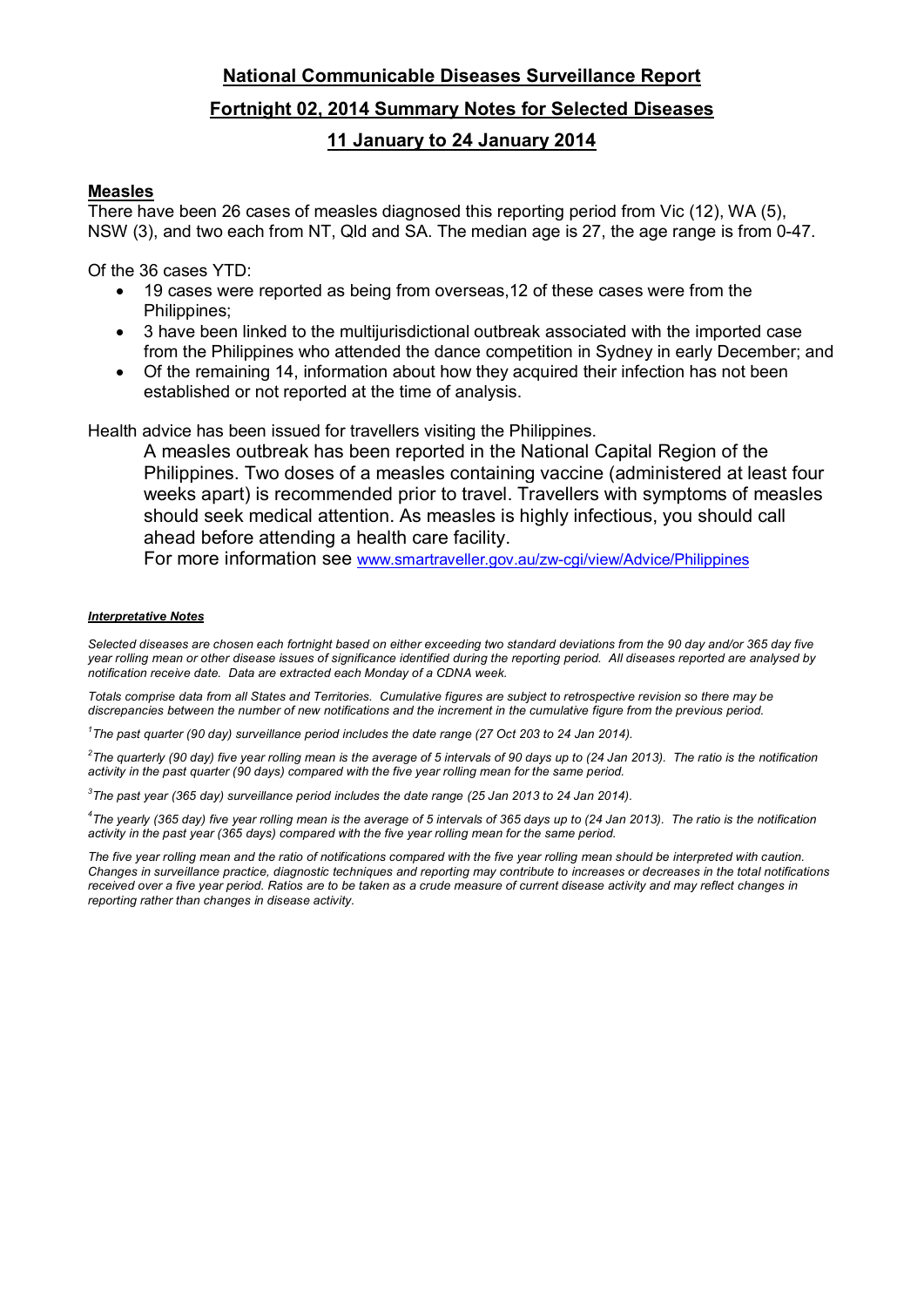#### **ADT FN02 Notification Received Date 11/01/2014 to 24/01/2014**

|                                              | <b>State or Territory</b> |                           |    |                |               |            |            |     |                             | <b>Totals for Australia</b>                   |                                                 |                    |                        | <b>Historical 90 Day Period</b>        | <b>Historical 365 Day Period</b>              |                                                              |              |                                     |                                            |                                                           |
|----------------------------------------------|---------------------------|---------------------------|----|----------------|---------------|------------|------------|-----|-----------------------------|-----------------------------------------------|-------------------------------------------------|--------------------|------------------------|----------------------------------------|-----------------------------------------------|--------------------------------------------------------------|--------------|-------------------------------------|--------------------------------------------|-----------------------------------------------------------|
| <b>Disease</b>                               | ACT                       | <b>NSW</b>                | NT | <b>OLD</b>     | <b>SA</b>     | <b>TAS</b> | <b>VIC</b> | WA  | This<br>Reporting<br>Period | <b>Previous</b><br><b>Reporting</b><br>Period | Same<br>Reporting<br>Period<br><b>Last Year</b> | 2014<br><b>YTD</b> | Past<br><b>Ouarter</b> | Quarterly<br>Rolling<br>5 year<br>mean | Ratio<br>Past<br>Quarter<br>$/5$ year<br>mean | <b>Exceeds</b><br>Quarterly<br>rolling<br>$mean +2$<br>SD by | Past<br>Year | Yearly<br>rolling<br>5 year<br>mean | Ratio<br>Past<br>year<br>$/5$ year<br>mean | <b>Exceeds</b><br>Yearly<br>rolling<br>$mean +2$<br>SD by |
| <b>Bloodborne diseases</b>                   |                           |                           |    |                |               |            |            |     |                             |                                               |                                                 |                    |                        |                                        |                                               |                                                              |              |                                     |                                            |                                                           |
| Hepatitis (NEC)                              |                           |                           |    |                |               |            |            |     |                             |                                               |                                                 |                    |                        | ( ) (                                  | ()                                            |                                                              |              | ()                                  | $\Omega$                                   |                                                           |
| Hepatitis B (newly acquired)                 |                           |                           |    |                | $\mathcal{L}$ |            |            |     |                             |                                               | 14                                              | 10                 | 34                     | 52.6                                   | 0.6                                           |                                                              | 171          | 226.4                               | 0.8                                        |                                                           |
| Hepatitis B (unspecified)                    |                           | 94                        |    | 38             | <sup>16</sup> |            | 40         | 25  | 216                         | 181                                           | 266                                             | 359                | 1,593                  | 1,532.6                                | 1.0                                           |                                                              | 6,962        | 6,701.6                             | 1.0                                        |                                                           |
| Hepatitis C (newly acquired)                 |                           |                           |    |                |               |            |            | 12  | 17                          | 12                                            | 17                                              | 27                 | 105                    | 98.8                                   | 1.1                                           |                                                              | 406          | 406.0                               | 1.0                                        |                                                           |
| Hepatitis C (unspecified)                    |                           | 118                       |    | 117            | 13            | $\Omega$   | 58         | 37  | 361                         | 286                                           | 394                                             | 588                | 2,454                  | 2,411.0                                | 1.0                                           |                                                              | 10,336       | 10,495.2                            | 1.0                                        |                                                           |
| Hepatitis D                                  |                           |                           |    | $\overline{2}$ |               |            |            |     | 4                           |                                               |                                                 | $\overline{4}$     | 16                     | 5.6                                    | 2.9                                           | 8.1                                                          | 60           | 35.8                                | 1.7                                        | 16.7                                                      |
| <b>Gastrointestinal diseases</b>             |                           |                           |    |                |               |            |            |     |                             |                                               |                                                 |                    |                        |                                        |                                               |                                                              |              |                                     |                                            |                                                           |
| <b>Botulism</b>                              |                           |                           |    |                |               |            |            |     |                             |                                               |                                                 |                    |                        | ()                                     | 0.0                                           |                                                              |              | 0.6                                 | 6.7                                        | 1.6                                                       |
| Campylobacteriosis                           | 26                        |                           |    | 234            | 68            | 64         | 246        | 87  | 731                         | 771                                           | 592                                             | 1,330              | 4,579                  | 4,392.2                                | 1.0                                           |                                                              | 14,911       | 16,339.4                            | 0.9                                        |                                                           |
| Cryptosporidiosis                            |                           | 32                        |    | 48             | 13            |            | 25         |     | 128                         | 129                                           | 170                                             | 235                | 676                    | 480.4                                  | 1.4                                           |                                                              | 3,872        | 2,612.4                             | 1.5                                        |                                                           |
| Haemolytic uraemic syndrome (HUS)            |                           |                           |    |                |               |            |            |     |                             |                                               |                                                 |                    |                        | 4.2                                    | 2.1                                           |                                                              | 18           | 17.4                                | 1.0                                        |                                                           |
| Hepatitis A                                  |                           |                           |    |                |               |            |            |     |                             |                                               |                                                 | 12                 | 40                     | 73.0                                   | 0.5                                           |                                                              | 194          | 281.8                               | 0.7                                        |                                                           |
| Hepatitis E                                  |                           |                           |    |                |               |            |            |     |                             |                                               |                                                 |                    | $\mathbf Q$            | 8.4                                    | 1.1                                           |                                                              | 33           | 38.0                                | 0.9                                        |                                                           |
| Listeriosis                                  |                           |                           |    |                |               |            |            |     |                             |                                               |                                                 | $\Delta$           | 15                     | 21.4                                   | 0.7                                           |                                                              | 71           | 79.0                                | 0.9                                        |                                                           |
| <b>STEC, VTEC</b>                            |                           |                           |    | $\mathbf{3}$   | $\mathcal{D}$ |            |            |     | 12                          | $\Omega$                                      |                                                 | 19                 | 43                     | 35.6                                   | 1.2                                           |                                                              | 185          | 102.4                               | 1.8                                        | 40.2                                                      |
| Salmonellosis                                | 10                        | 238                       | 11 | 244            | 49            | 16         | 146        | 57  | 771                         | 656                                           | 653                                             | 1,274              | 3,733                  | 2,873.8                                | 1.3                                           | 106.1                                                        | 13.079       | 10.681.0                            | 1.2                                        |                                                           |
| Shigellosis                                  |                           | 12                        |    | 11             |               |            | 20         |     | 53                          | 54                                            | 25                                              | 96                 | 216                    | 154.4                                  | 1.4                                           |                                                              | 616          | 604.6                               | 1.0                                        |                                                           |
| <b>Typhoid Fever</b>                         |                           |                           |    |                |               |            |            |     | $\tau$                      |                                               | 11                                              | 12                 | 35                     | 30.0                                   | 1.2                                           |                                                              | 143          | 117.2                               | 1.2                                        |                                                           |
| <b>Ouarantinable diseases</b>                |                           |                           |    |                |               |            |            |     |                             |                                               |                                                 |                    |                        |                                        |                                               |                                                              |              |                                     |                                            |                                                           |
| Cholera                                      |                           |                           |    |                |               |            |            |     |                             |                                               |                                                 |                    |                        | 0.8                                    | ( )                                           |                                                              | $\mathbf{3}$ | 4.6                                 | 0.7                                        |                                                           |
| <b>HPAIH</b>                                 |                           |                           |    |                |               |            |            |     |                             |                                               |                                                 |                    |                        | $\theta$ .                             | $($ .                                         |                                                              |              | 0.(                                 | $\theta$ .                                 |                                                           |
| Plague                                       |                           |                           |    |                |               |            |            |     |                             |                                               |                                                 |                    |                        | ()                                     | $\bigcap$                                     |                                                              |              | ( )                                 | ()()                                       |                                                           |
| Rabies                                       |                           |                           |    |                |               |            |            |     |                             |                                               |                                                 |                    |                        | ()()                                   | $\bigcap$                                     |                                                              |              | $\bigcap$                           | ( ) 1                                      |                                                           |
| Severe Acute Respiratory Syndrome            |                           |                           |    |                |               |            |            |     |                             |                                               |                                                 |                    |                        |                                        |                                               |                                                              |              |                                     |                                            |                                                           |
| (SARS)                                       |                           |                           |    |                |               |            |            |     |                             |                                               |                                                 |                    |                        | ()()                                   | $\bigcap$                                     |                                                              |              | $\cap$                              | $\bigcap$                                  |                                                           |
| Smallpox                                     |                           |                           |    |                |               |            |            |     |                             |                                               |                                                 |                    |                        | ( ) (                                  | ()                                            |                                                              |              | $\Omega$                            | $( )$ .                                    |                                                           |
| Viral haemorrhagic fever (NEC)               |                           |                           |    |                |               |            |            |     |                             |                                               |                                                 |                    |                        | ( ) (                                  | ()                                            |                                                              |              | 0.(                                 | ( )                                        |                                                           |
| Yellow fever                                 |                           |                           |    |                |               |            |            |     |                             |                                               |                                                 |                    |                        | ()()                                   | $\bigcap$                                     |                                                              |              | 1.0                                 | ()()                                       |                                                           |
| <b>Sexually transmissible infections</b>     |                           |                           |    |                |               |            |            |     |                             |                                               |                                                 |                    |                        |                                        |                                               |                                                              |              |                                     |                                            |                                                           |
| Chlamydial infection                         | 59                        | 894                       | 55 | 854            | 110           | 54         | 608        | 458 | 3,092                       | 2,397                                         | 3,531                                           | 5,028              | 19,972                 | 17,002.8                               | 1.2                                           |                                                              | 82,662       | 72,259.2                            | 1.1                                        |                                                           |
| Donovanosis                                  |                           |                           |    |                |               |            |            |     |                             |                                               |                                                 |                    |                        | ()                                     | ()                                            |                                                              |              | 1.0                                 | 0.(                                        |                                                           |
| Gonococcal infection                         |                           | 210                       | 50 | 130            | 50            |            | 131        | 98  | 678                         | 544                                           | 632                                             | 1,094              | 4,138                  | 2,615.6                                | 1.6                                           | 16.7                                                         | 15,488       | 10,420.4                            | 1.5                                        |                                                           |
| Syphilis - congenital                        |                           |                           |    |                |               |            |            |     |                             |                                               |                                                 |                    |                        | 1.0                                    | $\theta$                                      |                                                              | 6            | 4.2                                 | 1.4                                        |                                                           |
| Syphilis $<$ 2 years                         |                           | $\boldsymbol{\varLambda}$ |    | 11             |               |            | 24         |     | 45                          | 42                                            | 55                                              | 74                 | 368                    | 305.8                                  | 1.2                                           |                                                              | 1,709        | 1,322.8                             | 1.3                                        | 92.3                                                      |
| Syphilis $> 2$ years or unspecified duration |                           | 6                         |    | $\mathbf Q$    |               |            | 19         |     | 42                          | 41                                            | 54                                              | 75                 | 349                    | 297.8                                  | 1.2                                           | 8.5                                                          | 1.678        | 1,346.2                             | 1.2                                        | 221.4                                                     |

#### **Footnotes:**

\* Ratio of the 90 day prior surveillance period to the past 90 day 5 year rolling mean, or ratio of the 365 day prior surveillance period to the 365 day 5 year rolling mean. NN = Not Notifiable, NDP = No Data Provided, NEC = Not Elsewhere Classified

Past Quarter (90d prior surveillance period): 27/10/2013 to 24/01/2014 Past year (365d prior surveillance period): 25/01/2013 to 24/01/2014<br>
Past yearly rolling 5Yr Mean): Yearly rolling 5Yr Mean): Quarterly rolling 5Yr Mean (90d 5Yr Mean):<br>Quarterly rolling 5Yr Mean (90d 5Yr Mean) 1: 27/10/2012 to 24/01/2013 Yearly rolling 5Yr Mean (365d 5Yr Mean) 1: 26/01/2012 to 24/01/2013 Quarterly rolling 5Yr Mean (90d 5Yr Mean) 1: 27/10/2012 to 24/01/2013 Yearly rolling 5Yr Mean (365d 5Yr Mean) 1: 26/01/2012 to 24/01/2013 Quarterly rolling 5Yr Mean (90d 5Yr Mean) 2: 27/10/2011 to 24/01/2012 Yearly rolling 5Yr Mean (365d 5Yr Mean) 2: 25/01/2011 to 24/01/2012 Quarterly rolling 5Yr Mean (90d 5Yr Mean) 3: 27/10/2010 to 24/01/2011 Yearly rolling 5Yr Mean (365d 5Yr Mean) 3: 25/01/2010 to 24/01/2011 Quarterly rolling 5Yr Mean (90d 5Yr Mean) 4: 27/10/2009 to 24/01/2010 Yearly rolling 5Yr Mean (365d 5Yr Mean) 4: 25/01/2009 to 24/01/2010 Quarterly rolling 5Yr Mean (90d 5Yr Mean) 5: 27/10/2008 to 24/01/2009